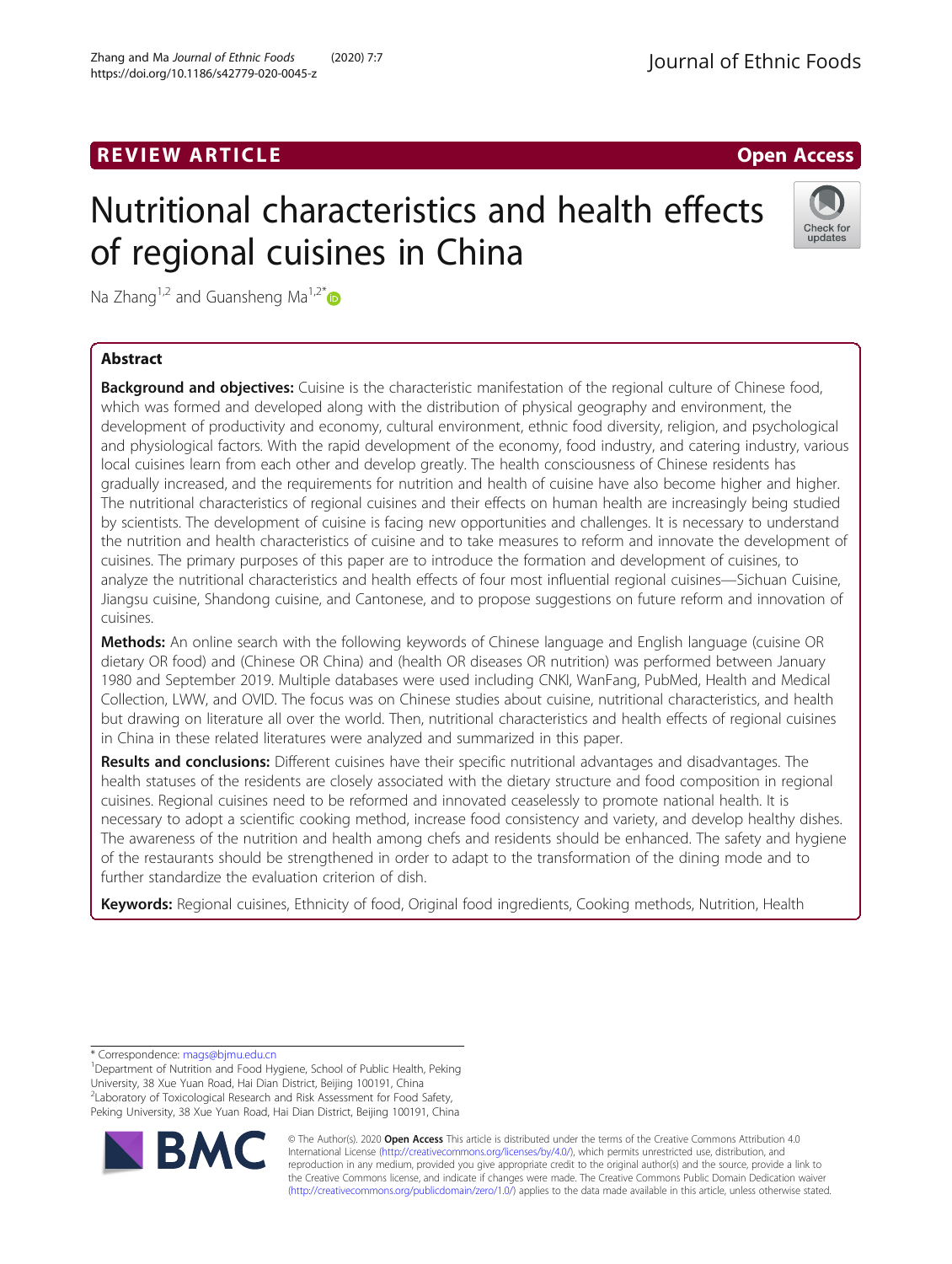# Introduction

China has a long history, vast territory, and abundant resources; is the world's largest population; and has many ethnic groups. The natural conditions, living habits and lifestyles, economic and cultural development, and ethnic food diversity of various regions were different, which formed unique cooking methods, traditional food, eating customs, and diet patterns. Regional dietetic culture is gradually formed in various regions, and "cuisine" is the characteristic manifestation of the regional culture of Chinese food.

The two major flavors of the north and the south appeared as early as the Spring and Autumn, in the Tang and Song Dynasties, and two major flavor factions of Southern food and Northern food had been formed. In the early Qing Dynasty, four most influential regional cuisines had been formed: Shandong cuisine (flavored dishes covering some northern regions), Jiangsu cuisine (flavored dishes covering the regions of Jiangsu and Zhejiang), Cantonese cuisine (flavored dishes covering the regions of Guangdong), and Sichuan cuisine (flavored dishes covering the regions of Sichuan). At the end of the Qing Dynasty, the major additions to the previous four cuisines were Zhejiang cuisine, Fujian cuisine, Hunan cuisine, and Anhui cuisine, generally known as "eight major cuisines" (Fig. [1](#page-2-0)). "Ten major cuisines" began to appear after Beijing and Shanghai cuisine joined. There is a variety of famous dishes in various cuisines, with various ingredients, different cooking methods, and different flavors and nutritional characteristics, and their effects on health are also different.

With the rapid development of the economy, food industry, and catering industry, various local cuisines learn from each other and develop greatly. The health consciousness of Chinese residents has gradually increased. At the same time of pursuing delicious dishes, the requirements for nutrition and health of cuisine have also become higher and higher. The development of cuisine is facing new opportunities and challenges. It is necessary to understand the nutrition and health characteristics of cuisine, to take measures for the future reform and innovation of cuisines.

The primary aim of this paper is to introduce the formation and development of cuisines, to analyze the nutritional characteristics and health effects of the four most influential regional cuisines (Sichuan cuisine, Jiangsu cuisine, Shandong cuisine and Cantonese cuisine), and to propose suggestions on future reform and innovation of cuisines.

An online search with the following keywords of Chinese language and English language (cuisine OR dietary OR food) and (Chinses OR China) and (health OR diseases OR nutrition) was performed between January 1980 and September 2019. Multiple databases were used including CNKI, WanFang, PubMed, Health and Medical Collection, LWW, and OVID. The focus was on Chinese studies about cuisine, nutritional characteristics, and health, but drawing on literature all over the world. Then, nutritional characteristics and health effects of regional cuisines in China in these related literatures were analyzed and summarized in this paper.

# The formation and development of regional cuisines

There are many factors influencing the formation and development of the regional cuisines, including the distribution of physical geography and environment, cultural environment, and the psychological and physiological factors [[1\]](#page-8-0).

### Distribution of physical geography and environment

In China, the landscapes vary significantly across its vast width. In the east, there are extensive alluvial plains, while in the north, there are high plateaus and broad grasslands; in the south, there are hills and low mountains; in the central-east, there are China's two major rivers, the Yellow River and the Yangtze River; in the west, there are major mountain. In China, the climate is mainly dominated by dry seasons and wet monsoons, which lead to pronounced temperature differences between winter and summer. In the winter, northern winds coming from higher-latitude areas are cold and dry; in summer, southern winds from lower-latitude areas are warm and moist. The climate in China varies in different regions due to the highly complex topography. The altitude also varies across different regions. All the above physical geography and environments result in the discrepancies on the mode of agricultural production, crop planting structure, agricultural species, original food ingredients, flavor preference, and cooking method, which play important roles in the formation and development of regional cuisines. An investigation suggested that geographical distance alone was a more crucial factor than climate for understanding the evolution and similarity among cuisines [\[2\]](#page-8-0).

### Development of productivity and economy

In ancient times, due to the low level of economic development, the backward means of transportation, and communication, agriculture was based on the family as a unit; the original food ingredients mainly came from local area; the scope of production activities was also limited. Eventually, eating habits were gradually inherited and became dietary customs. As the saying goes, people live from what the land can provide. With the improvement of productivity, the cuisine style has been evolving and local flavors had gradually formed in the political, economic, transportation, and cultural centers of different regions. With the prosperity of the economy and the development of transportation, food raw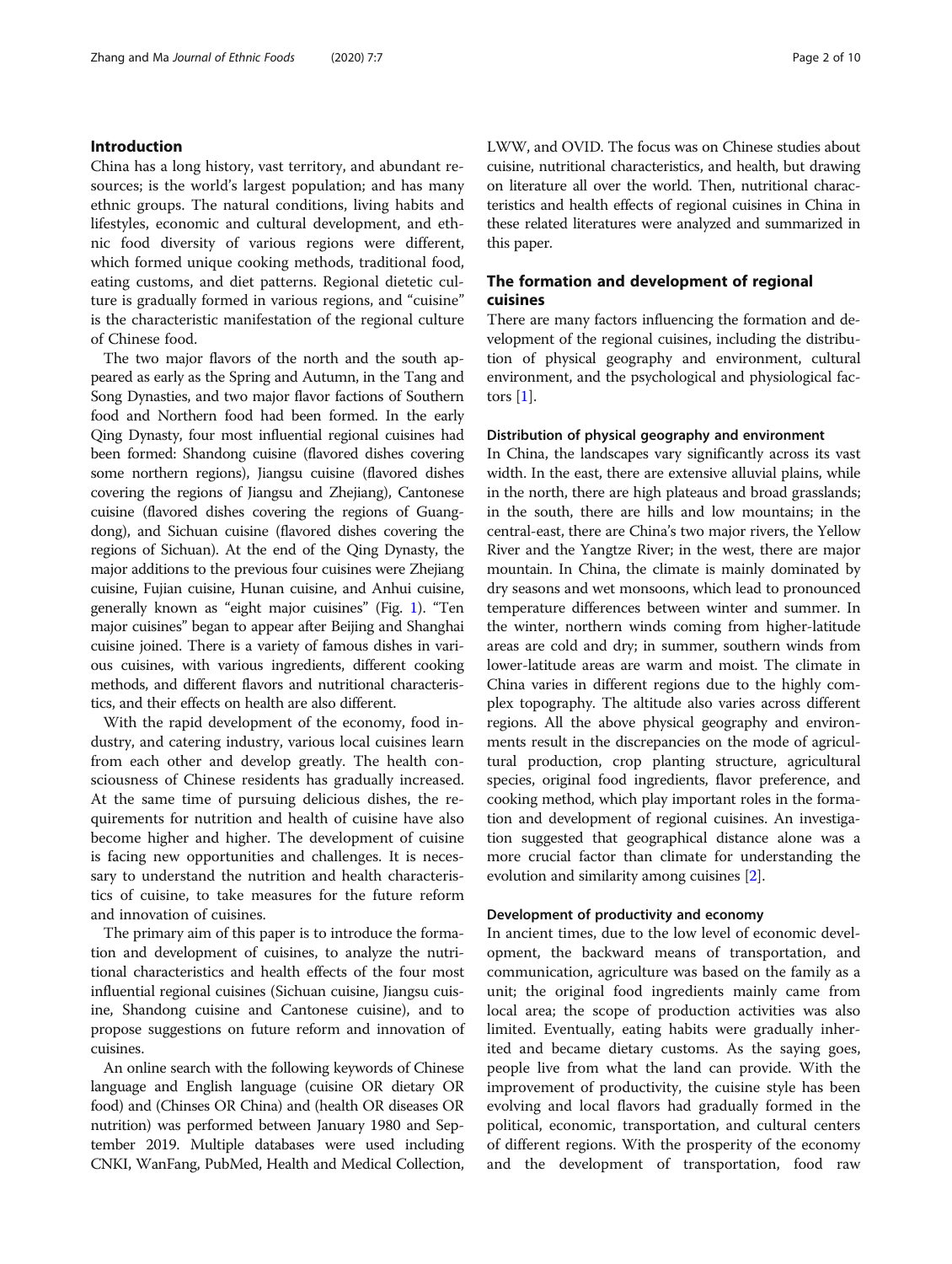<span id="page-2-0"></span>

ingredients began to circulate around, cooking technology continued to be improved, and famous delicious dish formed, all of which laid the foundation for the formation of cuisine. The level of productivity and economic development also promote the spread of food culture, such as in ancient Yangzhou, during the glorious age of Tang Dynasty, with the transportation convenience of "salt" and "groove" center in the Ming and Qing Dynasties, "Huai-Yang flavor" was becoming popular the country; the influence of Jiangsu cuisine expanded rapidly. With the process of reform and opening up, Guangdong's economy developed rapidly; at the same time, Guangdong cuisine has become popular throughout the country.

# Ethnicity on food, religion, and cultural environment

The religious beliefs and folk customs of different ethnic groups in different regions also affect the selection of original food ingredients and edible methods of food for the local residents. For example, the spread of Buddhism has promoted the popularity of vegetarian customs, and the cultivation and cooking techniques of vegetable, fruit, and bean products have been improved constantly as well. In the Northern and Southern Dynasty, Jiangsu Buddhism developed rapidly in Jiangsu area, as there are "vegetarian diet banquet" in Jiangsu cuisine. In addition, the origin and development of Taoism also made Sichuan get promotion. Taoism focus on diet in health preserving and treatment, which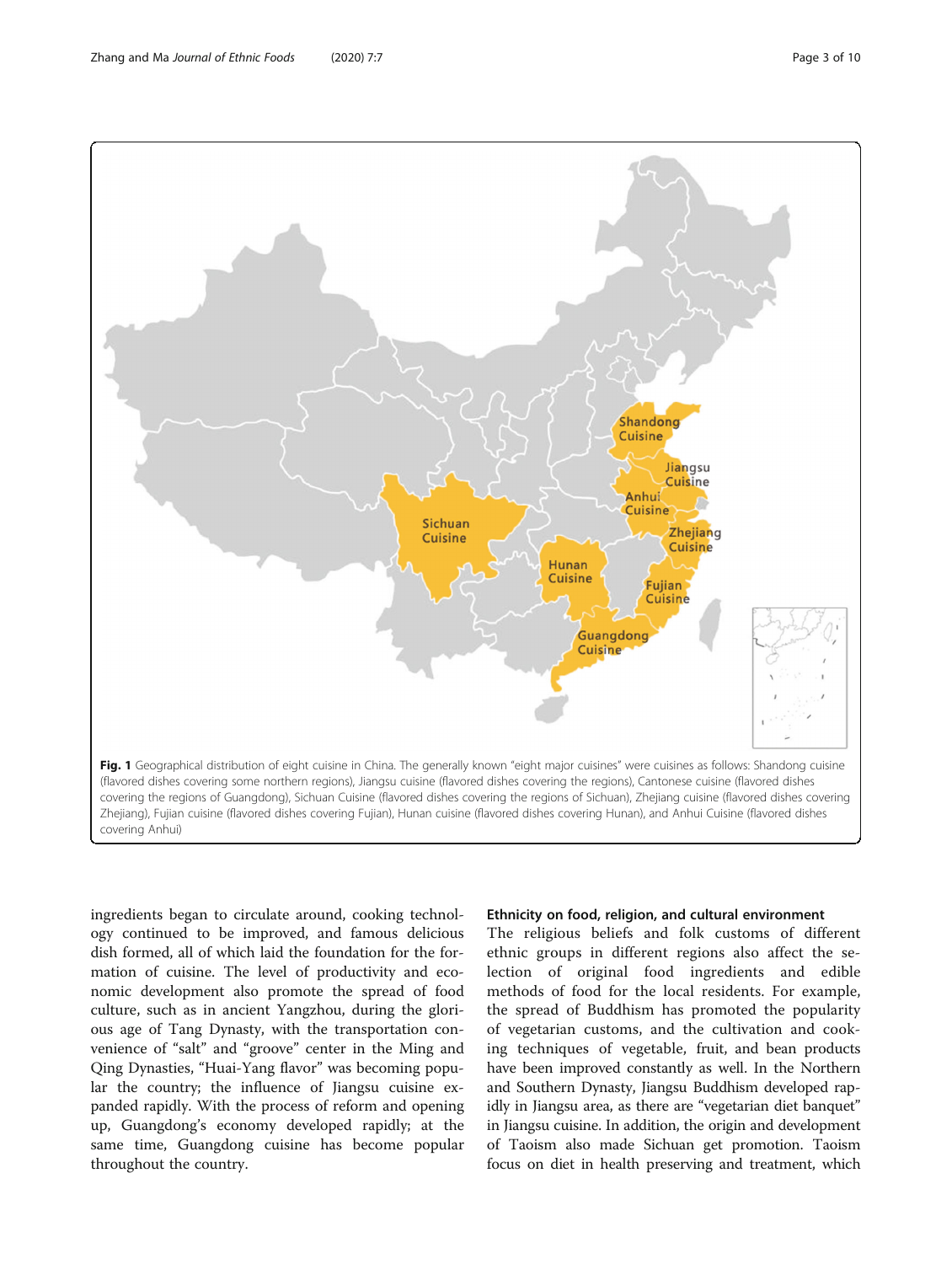made the Chinese medicinal diet and cooking technology with little condiments got a development. "Ginkgo stewed chicken" is a representative of Sichuan cuisine. The animal food for people with ethnic customs, such as the Islamic ethnic group, are mainly cattle and mutton, and the Muslim dishes and pastry-making skills have been developed.

Different ethnic groups also have different eating habits. Manchu family dedicates the blessing and lucky meat to the honorable guests when sacrificing or celebrating. Fishing and hunting are the main sources of food and clothing for the Hezhe ethnic group. Hand-grasping sheep meat is a traditional favorite food by Mongolian herdsmen. Some southwestern ethnic groups like to eat insects, crickets, and some other insects.

The regional history and culture lay the foundation of the diet culture. The prototype of Shandong cuisine can be traced back to the Spring and Autumn Period. In the Spring and Autumn Period, in the state of Lu, Confucius proposed a diet concept of "very fussy about food," which involved duration and degree of heating in the process of cooking food, condiments, food hygiene, diet etiquette, and other aspects. After that, Mencius proposed a diet concept of "food and ambition - food and equivalent labor – food and morality and etiquette." Both two concepts are called "Confucius-Mencius food principles" collectively, which marked the formation of Chinese diet culture and laid a theoretical foundation for the formation and development of Shandong cuisine.

### Psychological and physiological factors

The Chinese nation is a nation that attaches importance to history and tradition. Regional custom formed through the constant inheritance by generations for a long time. The fixed and regular lifestyle, dietary habits, and psychological factors make the food characteristics of various regions have a certain stability and historical inheritance. From a physiological point of view, because of long-term intake of certain types of food, human digestive systems have also changed gradually, forming the adaptability to regional cuisines.

# Nutritional characteristics of regional cuisines and health effects

In a survey involving 538 subjects aged 50–60 years from 4 rural areas (representing the 4 major cuisines: Sichuan Cuisine, Shandong cuisine, Cantonese cuisine, Jiangsu cuisine, respectively), it was demonstrated that there were significant differences on the frequency, amount of food intake, and dietary patterns among the 4 cuisines [\[3\]](#page-8-0). Due to the different original food ingredients, cooking methods, flavoring additives, and nutritional characteristics, health effects of regional cuisines may be different. The nutritional characteristics of regional cuisines and their effects on human health are increasingly being studied by scientists. The characteristics of regional cuisines are shown in Table [1](#page-4-0).

### Sichuan cuisine

#### Original food ingredients, flavor, and cooking methods

Sichuan has always enjoyed the reputation of being a "Heavenly Land of Plenty" with vertical and horizontal rivers and rich products and remains green throughout the year. Sichuan cuisine is famous both at home and abroad with a wide variety and wide range of cooking ingredients. There are wild game from mountain areas, aquatic products from rivers, a variety of tender and delicious poultry and animal meat, plenty of fresh vegetables, mushroom, bamboo shoot, and fungus in the four seasons. There are also a wide variety of fine-textured fermented and cultivated condiments, such as Zigong well salt, Neijiang white sugar, Langzhong Baoning vinegar, Deyang soy sauce, Pixian bean paste, Maowen and Chengdu pepper, Xufu sprouts, and Nanchong Dongcai. All the above original food ingredients provide a good basis for the delicious dishes with deep and rich flavors in Sichuan cuisine. Cooking methods of Sichuan cuisine include stir-frying, pan-frying, braising, dry-frying, deepfrying, stewing, smoking, simmering in a covered pot over a slow fire, baking on a pan, quick-scalding, salting, and stewing in soy sauce. There are seven tastes: sour, sweet, spicy hot, spicy, bitter, salty, and aroma, and eight flavors: fish-flavored, sour and hot, spicy and hot, odd taste, pepper and chili, red camphor oil, ginger juice, and home-cooked taste.

# Nutritional values and health effects

There is a variety of dishes in Sichuan cuisine with abundant nutritional values, For example, spicy diced chicken with peanuts, mapo tofu (stir-fried tofu in hot sauce), and fish filets in hot chili oil are rich in protein and fat; Sichuan Dandan noodles with peppery sauce are very rich in carbohydrates; some Sichuan cuisine are rich in vitamins, minerals, water, and dietary fiber. Nutrition in Sichuan cuisine is helpful to maintain the survival, growth of body, and normal physical activity. In addition, there are many fungus food containing phytochemicals, such as fungi polysaccharides, which are beneficial for health. However, there are some nutritional disadvantages. Sichuan cuisine emphasizes the use of condiments, with more usage of salt and condiments; edible oil was added excessively when cooking, and many dishes are cooked with animal viscera, which contains more fat and cholesterol; much of food are preserved in a salted way, and many dishes are cooked with salt processed food in Sichuan. In a survey about the condiment consumption among 3078 parents of primary and secondary school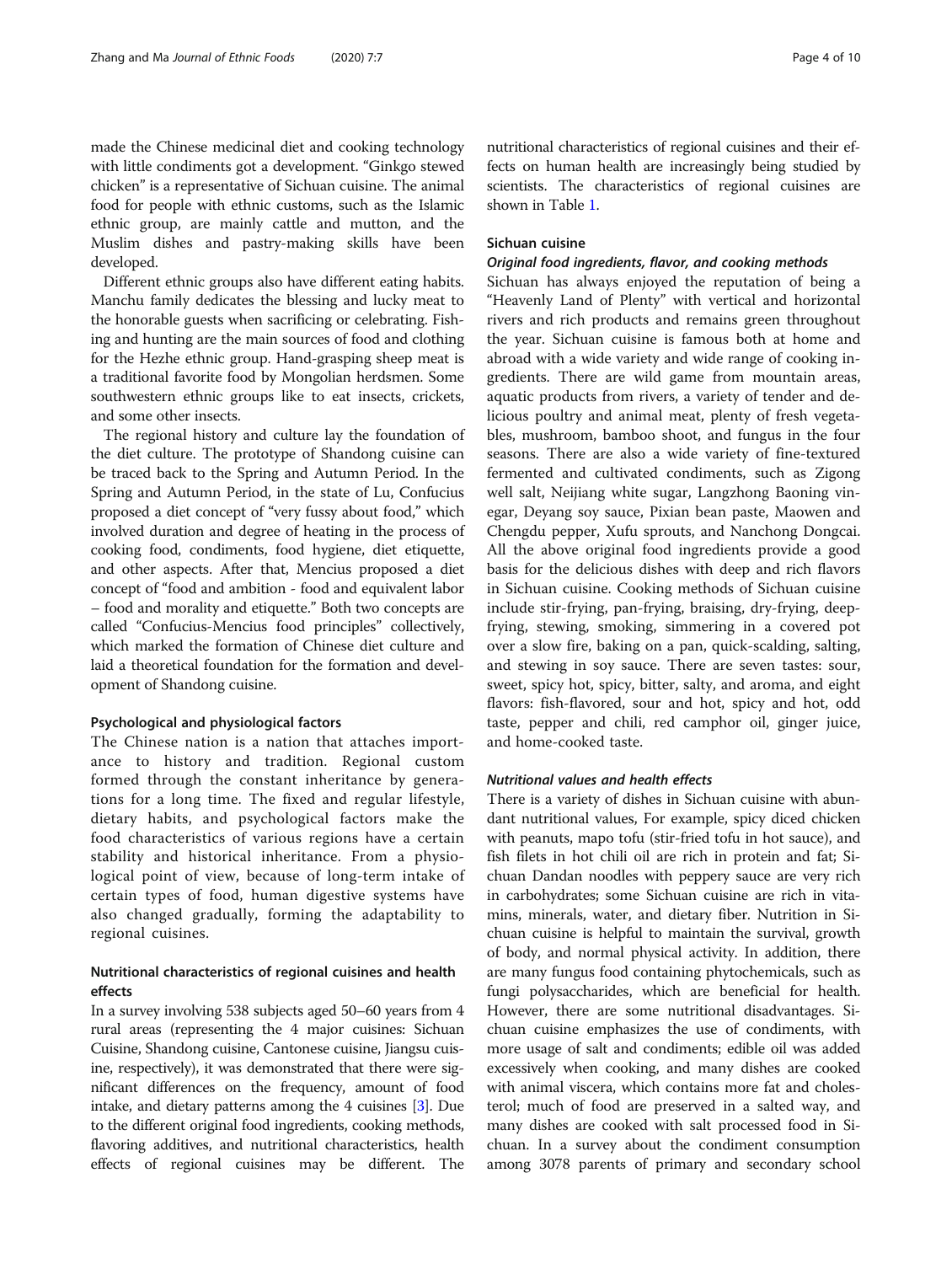<span id="page-4-0"></span>

| Cuisines             | Region                                                               | Flavor                                                                                                                                                                                                                                 | Original food<br>ingredients                                                                                                                                           | Cooking methods                                                                                                                                                                                                       | Condiments                                                                                                                    | Representative dishes                                                                                                                                                                                                                                                |
|----------------------|----------------------------------------------------------------------|----------------------------------------------------------------------------------------------------------------------------------------------------------------------------------------------------------------------------------------|------------------------------------------------------------------------------------------------------------------------------------------------------------------------|-----------------------------------------------------------------------------------------------------------------------------------------------------------------------------------------------------------------------|-------------------------------------------------------------------------------------------------------------------------------|----------------------------------------------------------------------------------------------------------------------------------------------------------------------------------------------------------------------------------------------------------------------|
| Sichuan<br>Cuisine   | Chengdu,<br>Chongging                                                | Taste: sour, sweet,<br>spicy hot, spicy, bitter,<br>salty, and fragrant; 8<br>flavors: fish-flavored,<br>sour and hot, spicy<br>and hot, odd taste,<br>pepper and chili, red<br>camphor oil, ginger<br>juice and home-<br>cooked taste | Game; aquatic<br>products; a variety of<br>tender and delicious<br>poultry and animal<br>meat; plenty of fresh<br>vegetables,<br>mushroom, bamboo<br>shoot, and fungus | Stir-frying, pan-frying,<br>braising, dry-frying,<br>deep-frying, stewing,<br>smoking, simmering<br>in a covered pot over<br>a slow fire, baking on<br>a pan, quick-scalding,<br>salting, and stewing in<br>soy sauce | Chinese prickly<br>ash, hot peppers,<br>shallot, ginger,<br>garlic, capsicum,<br>vinegar, bean<br>paste                       | Sichuan hotpot,<br>double-cooked pork,<br>mapo tofu, fish filets<br>in hot chili oil, spicy<br>diced chicken with<br>peanuts                                                                                                                                         |
| Jiangsu<br>cuisine   | Nanjing, Huiyang,<br>Suzhou, Wuxi                                    | Sweet, salt, and<br>especially pure,<br>freshness, and<br>mildness                                                                                                                                                                     | Aquatic products,<br>variety of vegetables                                                                                                                             | Stewing, braising,<br>simmering, warming                                                                                                                                                                              | Salt, sugar and<br>yellow rice, or<br>millet wine                                                                             | Water melon chicken,<br>brine-boiled duck,<br>sweet and sour man-<br>darin fish, duck<br>wrapped in shark fins,<br>fireside broth                                                                                                                                    |
| Shandong<br>cuisine  | Jining, Jinan,<br>Jiaodong Peninsula<br>(Qingdao, Yantai,<br>Weihai) | Salt, pure, and umami<br>oriented                                                                                                                                                                                                      | Abundant peanuts,<br>wheat, corn, sweet<br>potatoes, sorghum,<br>millet, soya beans;<br>varieties of<br>vegetables and fruits;<br>huge products of<br>seafood          | Quick frying, boiling,<br>frying, deep-frying,<br>quick frying with corn<br>flour, frying and sim-<br>mering, stewing, stuff-<br>ing, roasting                                                                        | Sauce paste,<br>fistulous onion,<br>and garlic                                                                                | Nine-coiled braised<br>pig intestine in<br>brown sauce, stir-<br>fried large yellow<br>croaker with sugar<br>and vinegar, stir-fried<br>sea cucumber with<br>green onions, stir-<br>fried pig's kidney,<br>pull-out silk sweet<br>potato with caramel-<br>ized sugar |
| Cantonese<br>cuisine | Guangzhou,<br>Chaozhou,<br>Dongjiang                                 | Mild, fresh, natural<br>and slightly sweet,<br>sour, bitter, spicy                                                                                                                                                                     | Delicacies of<br>mountain and sea<br>and a rich variety of<br>fresh vegetables                                                                                         | Stir frying and<br>steaming                                                                                                                                                                                           | Sweet and sour<br>sauce, oyster<br>sauce, soy sauce,<br>white brine dark<br>plum sauce,<br>cranberry sauce,<br>barbecue sauce | Roast suckling pig,<br>dry-fried beef and<br>noodles, barbequed<br>pork (char siu), small<br>pan rice, brine-soaked<br>duck                                                                                                                                          |

The flavor, original food ingredients, cooking methods, condiments and representative dishes of four cuisines in China is summarized and described in this table

students in Chengdu, the results showed that the rate of using low sodium salt usually were merely 9.9% [[4\]](#page-8-0). The consumption rate of soy sauce, monosodium glutamate/ chicken essence, bean paste, soy cheese, pickles, peanut butter, and salad (over seven times a week) among these participants were 19.7%, 27.9%, 12.5%, 2.6%, 3.3%, and 2.1%, respectively [\[4](#page-8-0)]. The study on the food consumption pattern of elderly people in four cuisine areas of China demonstrated that the animal oil consumption in Chengdu, Sichuan was highest (35 g) among four regions, which was higher than the recommended amount of edible oil (25 g) in Dietary Guidelines for Chinese Residents 2016 [\[3](#page-8-0)]. A review of the epidemiological studies demonstrates that hypertension was associated with excess dietary sodium  $[5]$ . In a cross-sectional study with 19,760 residents among adults aged 18 and above, it was shown that the total detection rate of prehypertension was 32.9% in Wuhou District of Chengdu (in Sichuan) [\[6\]](#page-8-0). The data from chronic diseases and nutrition supervision in Sichuan province showed that the prevalence rate of hypertension among adults aged 18 years old and above was 27.7%, which was higher than the nationwide rate (25.2%). "Animal fat" has been classified into the unhealthy group according to the degree of unsaturation compared to "vegetable oil." It has been suggested that excessive intake of animal fat may increase the risk of cardiovascular disease, fatty liver, and obesity in many studies [[7\]](#page-8-0). However, due to numerous factors, the mortality of cardiovascular and cerebrovascular diseases and the rate of dyslipidemia rate were relatively lower compared to most other regions except for the southeast coastal area in China [[8](#page-8-0)]. Salt processed food may contain carcinogenic N-nitroso compounds in a condition with a high level of salt. N-nitrosamines, classified as carcinogens by IARC (International Agency for Research on Cancer) and US EPA (Environmental Protection Agency), may produce in salt processed food. It has been reported by some studies that excessive salt processed food intake was positively associated with an increased risk of gastric cancer and liver cancer [[9\]](#page-8-0). In a hospital-based case-control study with 107

and fish sauce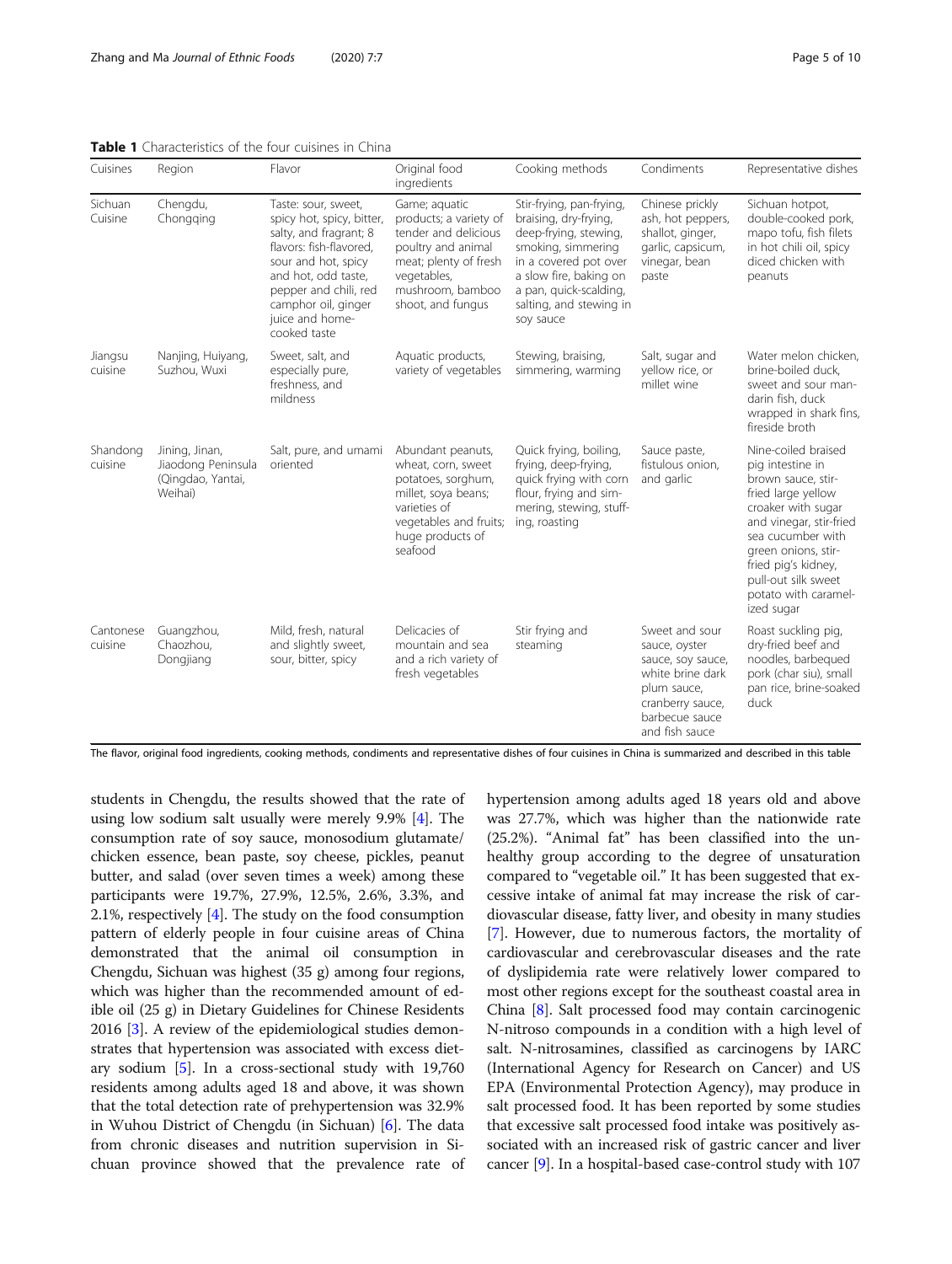newly diagnosed cases with histological confirmation of gastric cancer and 209 controls in China, it was concluded that compared to the high-intake group with no consumption of salt processed foods, salted processed food were significantly associated with increased risk of gastric cancer [[9](#page-8-0)]. In addition, there was a dose-response relationship with salt taste preference and gastric cancer [[9](#page-8-0)]. As the Report on Chinese Residents' Nutrition and Chronic Disease (2015) shown, the standardized mortality rate of liver cancer in Southern China, Chongqing, and Sichuan was higher than those in other areas with statistical significance [\[10\]](#page-8-0).

# Jiangsu cuisine (and Zhejiang cuisine) Original food ingredients, flavor, and cooking methods

The Jiangsu and Zhejiang cuisines have many similarities, so the two are often referred to one style of cuisine collectively. Jiangsu and Zhejiang areas are located in the eastern coastal areas of China, with rivers interwoven, such as the Changjiang River and the Grand Canal from Hangzhou to Beijing. The special geographical environment in Jiangsu and Zhejiang produces a vast variety of food. Jiangsu and Zhejiang are fish and rice country with rich products and abundant dietary resources, which are beneficial to food diversification and balance diet. Famous aquatic products include three fresh delicacies of the Changjiang River (sturgeon, the long-tailed anchovy, and catfish), Taihu Lake silver fish, Yangcheng Lake fresh water crab, Longchi Lake crucian, and other varieties of aquatic food. Vegetables include Xianghu Water Shield, Huaian cattail, Baoying lotus, Chinese chestnut, gorgon fruit, Zizania aquatic, winter bamboo shoots, water chestnut, and so on. The cooking method of Jiangsu and Zhejiang cuisine is more appropriate, for the reason that food are mainly cooked with water as medium. The features of Jiangsu and Zhejiang cuisine include the following: the original food ingredients are mainly aquatic products from rivers, lakes, and the sea; the major cooking methods are stewing, braising, simmering, and warming, which can preserve original flavors and nutrients of food; the flavor of dishes are sweet, salty, and especially pure, fresh, and mild. The advantages of water as a medium include the following. The temperature of cooking is low, which is beneficial to the protection of nutrients and can reduce the production of harmful substances produced by high temperature.

#### Nutritional values and health effects

Aquatic products, soy products, bamboo shoots, fungi, and fresh vegetables are commonly consumed in Jiangsu and Zhejiang cuisine  $[11]$  $[11]$  $[11]$ . Aquatic products are major source of polyunsaturated fatty acid (PUFA), vitamins (vitamin A and D), and minerals (zinc, selenium, iron, and iodine). Studies demonstrated that adequate fish intake may reduce the risk of cardiovascular disease and stroke and reduce the risk of dementia and cognitive dysfunction and age-related macular degeneration [\[12](#page-8-0)]. Soy products are good source of high-quality protein, essential fatty acid, vitamin E, and phytochemicals (isoflavones, phytosterols, and saponins). It has been suggested that sufficient legume and legume product consumption may reduce the risk of breast cancer, osteoporosis, lung cancer, hypertension, hyperlipidemia, obesity, prostate cancer, colon cancer, and gastric cancer [[12\]](#page-8-0). Fresh green vegetables are good sources of vitamins, minerals, and dietary fiber. Cruciferous vegetables contain the phytochemicals glucosinolates, such as sinigrin and sulphoraphane, which have been suggested to be beneficial for preventing cancer formation. Edible bamboos are well known in Zhejiang cuisine, and there are rare and expensive venison and many types of fungi. Edible bamboos are also good sources of dietary fiber, vitamin B group, copper, selenium, and potassium [\[13](#page-8-0)]. Studies suggested that increasing the consumption of vegetables could reduce the risk of all-cause mortality, the incidence and the death rate of cardiovascular and cerebrovascular diseases, and the risk of partial cancer (esophageal, colon, liver, nasopharyngeal carcinoma); green leafy vegetables could reduce the risk of diabetes and lung cancer. Increasing the consumption of cruciferous vegetables may reduce the risk of lung, gastric, and breast cancer  $[12]$ . In a survey involving 538 subjects aged 50–60 years from four rural areas representative for the four cuisines, it was shown that the frequency of aquatic food intake, the amount of mushroom, and algae consumption in Yangzhou and Changshu (two cities in Jiangsu) was more than that in other regions. In addition, the amount of legume and legume product consumption in Yangzhou was higher than that in other regions [\[3\]](#page-8-0). According to the data from Chinese Nutrition and Health Survey of Jiangsu Province from 2010 to 2012, the average daily intakes of aquatic products and legume products were 44.9 g and 14.8 g, respectively, which was higher than the national survey data (23.7 g and 10.9 g), but had not reached the recommended amount (40–75 g and 25–35 g) in Balanced Diet Pagoda for Chinese Residents. The Report on Chinese Residents' Nutrition and Chronic Disease (2015) showed that the mortalities of cardiovascular disease, stroke, and ischemic heart disease were lower in southeast coastal area (including Jiangsu and Zhejiang) than those in other regions; among them, the mortality of ischemic heart disease in Zhejiang was the lowest [[10](#page-8-0)].

# Shandong cuisine

#### Original food ingredients, flavor, and cooking methods

Shandong, a northern coastal province of China, locates in Jiaodong Peninsula, with the Yellow River meandering through the center, between Bohai and the Yellow Sea.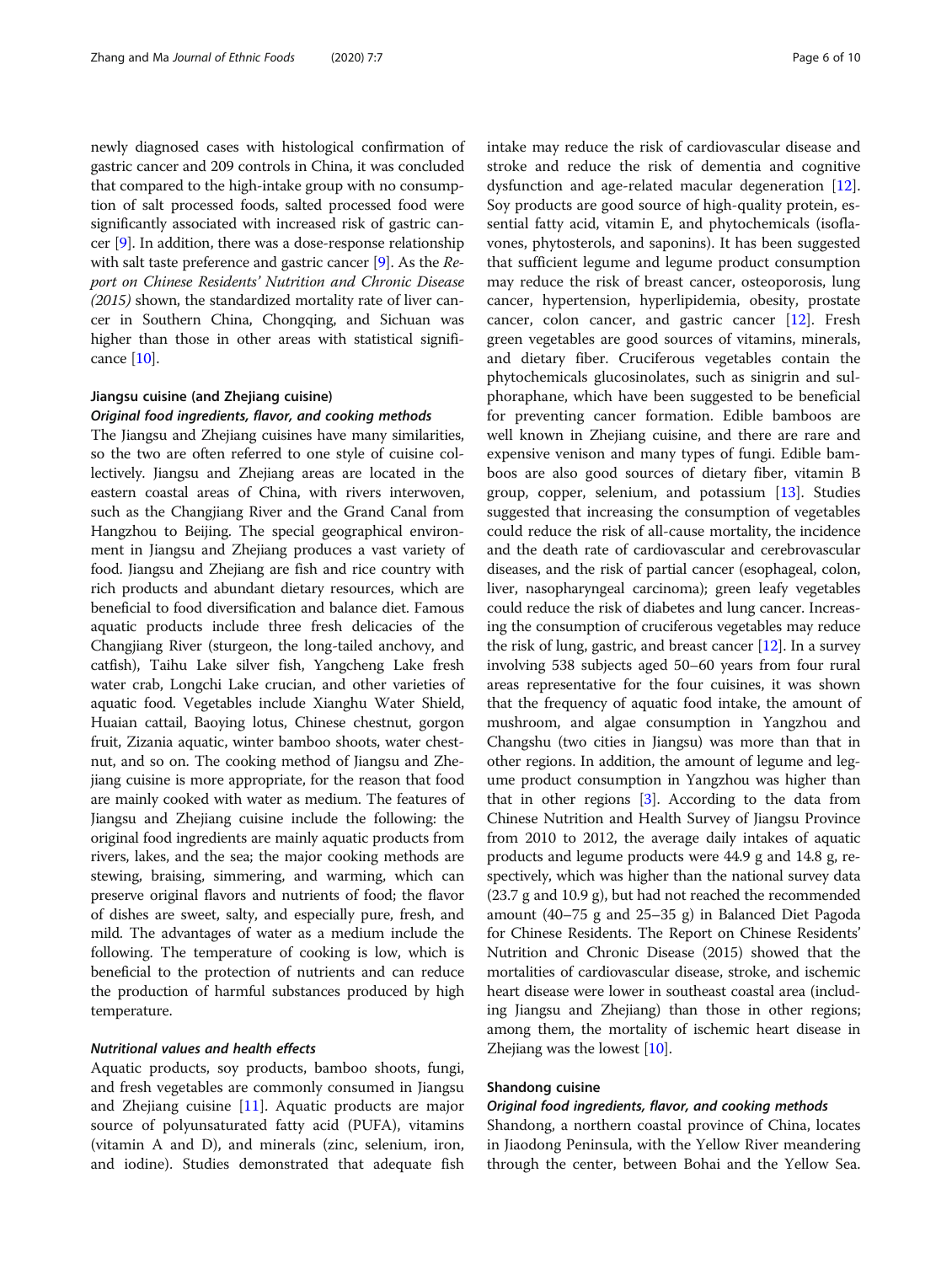There are mountains and rivers in Shandong province. The climate is optimum, and natural products are abundant. Shandong abounds in peanuts, wheat, corn, sweet potatoes, sorghum, millet, soya beans, and so on. There are varieties of vegetables and fruits, such as Jiaozhou cabbage, Laiwu ginger, Zhangqiu onion, Cangshan garlic, Weifang radish, Yantai apple, and Laiyang pear; the products of seafood are huge, such as sea cucumber, abalone, shrimp, scallop in shell, genuine porgy, yellow croaker, and jellyfish; condiments have a profusion of varieties, such as Linyi eight treasures fermented soya bean, Luokou vinegar, Ji'nan soy sauce, and Jimo rice wine. The cooking methods of Shandong cuisine are expert in quick frying, boiling, frying, deep-frying, quick frying with corn flour, frying and simmering, stewing, stuffing, and roasting; condiments such as sauce paste, fistulous onion, and garlic are commonly used, and the characteristics of flavor are "salt, pure, and umami oriented." Shandong cuisine is good at cooking seafood with the original flavor preserved.

# Nutritional values and health effects

Shandong cuisine is well known for its variety of seafood, including scallop, prawn/shrimp, clam, sea cucumber, and algal food. Seafood is rich in high-quality protein, unsaturated fatty acids (its impacts on health have been mentioned), and minerals, such as iodine and sodium (its impacts on health have been mentioned). Adequate consumption with shellfish was probably associated with lower incidence of cardiovascular events [[14\]](#page-8-0), type 2 diabetes mellitus (T2DM) [\[15](#page-8-0)], thyroid carcinoma [[16\]](#page-8-0), and prostatic carcinoma [\[17\]](#page-8-0), but a higher incidence of hyperuricemia [\[18\]](#page-8-0). Algae consumption reduces the risk of T2DM [[19\]](#page-8-0) and thyroid carcinoma [[20](#page-8-0)] and is beneficial for maintaining normal blood pressure [[21\]](#page-8-0). Adequate shrimp consumption may reduce the risk of hypertension. Tsingtao Beer is famous in Shandong, but more beer intake increases the risk of hyperuricemia [[22\]](#page-8-0) and abdominal obesity [[23](#page-8-0)]. In a survey with 2036 adults aged 18 to 69 years in 20 counties, it was shown that iodine nutrition status of inhabitants in the whole province was more than adequate or excessive with a discrepancy in landforms and topography, geographical position, urban and rural, and gender. Sodium intakes remained high among residents in Shandong province, and the largest sources were condiments in a survey with 2184 subjects aged 19~69 years old in Shandong [[24\]](#page-8-0). The consumption of fish and shrimp was higher in Shandong in 2009 (72.4 g) and was obviously higher than the national data in 2012 (23.7 g)  $[10, 25]$  $[10, 25]$  $[10, 25]$ . According to the data of surveillance on behavioral risk factors for chronic diseases among residents in Shandong, it was indicated that the average daily alcohol intake of the subjects was 28.2 g in 2013 [[26](#page-8-0)], which was higher than

the national survey data (annual per capita alcohol intake, 3 L) in 2012. According to the data of chronic disease and risk factor surveillance in Shandong in 2013 [[10\]](#page-8-0), the prevalence of hypertension was 29.5% and higher than the national survey data (25.2%) [[10](#page-8-0)]; the prevalence of T2DM was 8.3% and lower than national survey data (9.7%) [\[27](#page-8-0)]. The standardized prevalence of hyperuricemia was 16.99% in Shandong coastal areas in 2009 [[28\]](#page-8-0), while the prevalence was 15.71% in Shandong inland areas in 2012 [[29\]](#page-8-0); both of them were higher than the national survey data  $(8.4%)$  in 2010 [\[30](#page-8-0)]. It is worthy to note that the prevalence of Graves disease in the Shandong coast area is 1.38%, and the higher prevalence was associated with excessive iodine [[31\]](#page-8-0).

### Cantonese cuisine

#### Original food ingredients, flavor, and cooking methods

Guangdong, located in the subtropical region and the southern tip of mainland China, remains green throughout the year with abundant rainfall and rich natural resources. Most of the delicacies are from mountains and seas, and there are a rich variety of fresh vegetables in each season in Guangdong. The factions of Guangdong cuisine are mainly composed of three parts: Guangzhou cuisine, Chaozhou cuisine, and Dongjiang Hakka cuisine. Guangzhou cuisine is the main representative of the Cantonese cuisine with the characteristic of wide range of original food ingredients, just like the saying "They eat everything with four legs except tables and everything that flies except airplanes." In Guangzhou cuisine, various wild game dishes with fresh original food ingredients, such as poultry, animals, insects, and fish, are unique and the flavors have a bias towards aroma, freshness, and sweetness. Chaozhou cuisine attaches great importance to the seasoning of the sauce and is good at cooking seafood and vegetable dishes. The main original food ingredients of Hakka cuisine are animal food, not seafood; the flavor of Hakka cuisine emphasizes tenderness, aroma, crisp, and salt with more edible oil and sauce when cooking; casserole is the common specialties. Overall, the cooking method was mainly stir-frying and steaming; sweet and sour sauce, oyster sauce, soy sauce, white brine dark plum sauce, cranberry sauce, barbecue sauce, and fish sauce were usually used as condiments; the characteristics of flavor in Cantonese cuisine are mild, fresh, natural, and slightly sweet. In addition, Cantonese cuisine attaches great importance to soup, dim sum, and tea.

# Nutritional values and health effects

Soups are given much emphasis in Cantonese cuisine and cooked using chicken, duck, pork, and other raw ingredients with/without Chinese herbs according to the different seasons. Unlike other Chinese cuisines, soup was usually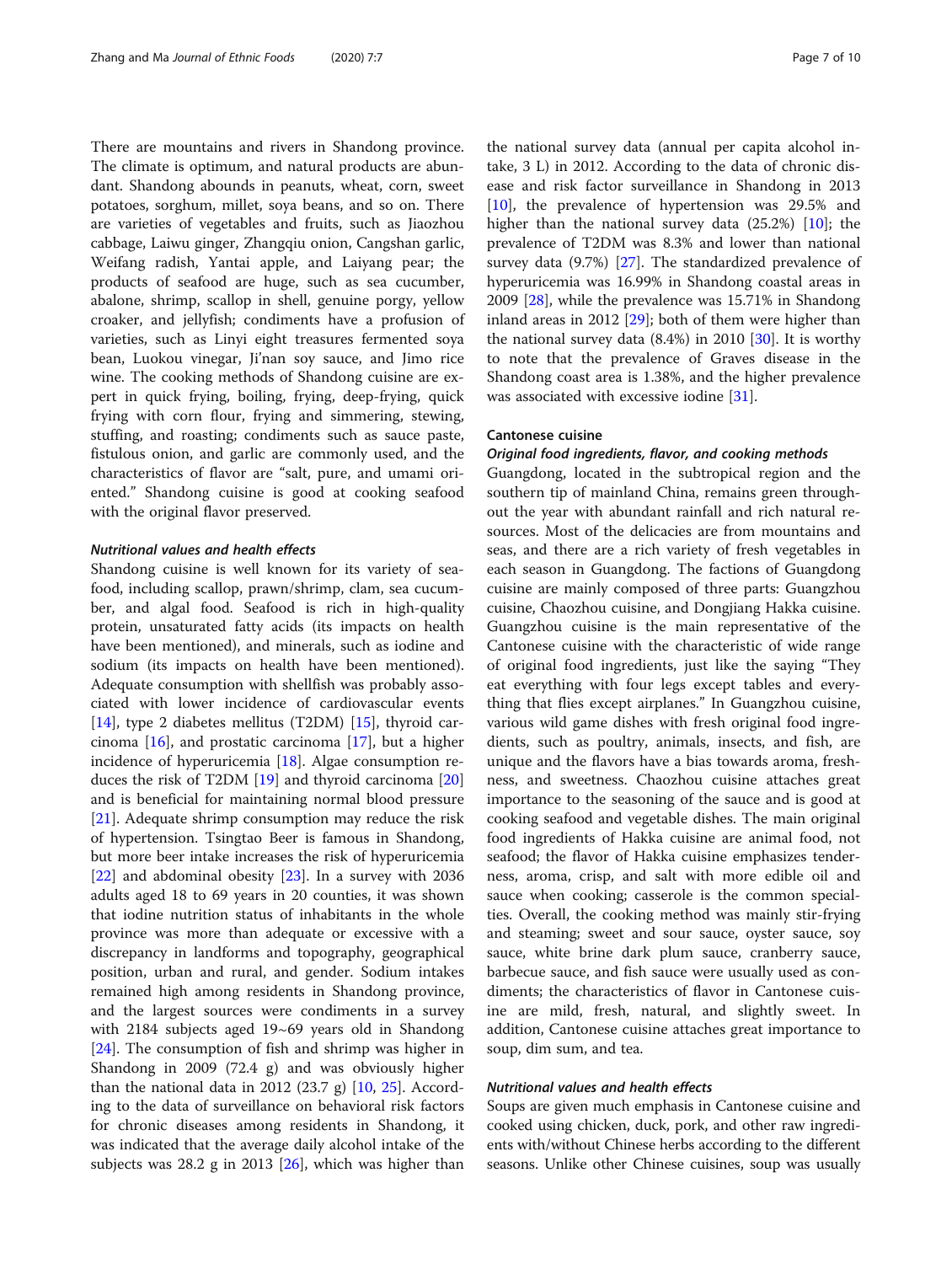served before a meal. Soup may also contribute to total fluid intake for maintaining adequate hydration. In addition, the soup added with Chinese herbal medicines also have some health benefits according to the specific components [[32](#page-8-0)]. People in Guangzhou also like to eat fish, which contains beneficial unsaturated fatty acids (its impacts on health have been mentioned). Drinking tea and eating dim sums have been a tradition among Cantonese people. Adequate drinking of tea reduces the risk of T2DM [[33](#page-8-0)], cerebral apoplexy [\[34\]](#page-8-0), cardiovascular diseases [\[35\]](#page-8-0), ovarian cancer [\[36\]](#page-9-0), and gastric cancer [\[37\]](#page-9-0). In a survey about fluid intake among 64 adults aged 18–60 years from 4 cities, it was indicated that water from soups in Guangdong was 267 mL (accounting for 41.8% of water from food), which was higher than those in Shanghai (133 mL, 9.0%) and Beijing (100 mL, 5.8%) [\[38\]](#page-9-0). Statistics in 2014 showed that the output of tea in Guangdong was 74, 000 t, accounting for 3.5% of the total tea output in the country (2,096,000 t), ranked ninth among all cities in China [[39](#page-9-0)]. The per capita consumption of tea in the whole province ranks first in the country [\[39\]](#page-9-0). In a survey with 2976 residents above 3 years old in 7 districts of Guangzhou in 2011, it was shown that the aquatic product consumption was 60.5 g/day [\[40\]](#page-9-0), and higher than the national survey data  $(23.7 g)$  [\[10\]](#page-8-0). It was worthy to note that more consumption of Cantonese salted fish was associated with increased risk of nasopharyngeal carcinoma [\[41\]](#page-9-0). According to the report of Nutrition and Health Survey among residents in Guangdong province in 2002–2012, it was shown that the rates of overweight, obesity, hypertension, and dyslipidemia were 26.2%, 9.9%, 21.4%, and 39.7%, respectively. All of these rates were lower than the national survey data (30.1%, 11.9%, 25.2%, and 40.4%, respectively), while the rate of diabetes was 10.1% and higher than the national survey data (9.7%) [\[10\]](#page-8-0). The cancer data of selected population-based cancer registries in Guangdong suggested that the top 5 incident cancers were lung, liver, female breast, colon, and nasopharyngeal cancers, and the top 5 death cancers were lung, liver, colon, stomach, and nasopharyngeal cancers in Guangdong in 2012 [[42](#page-9-0)]. Nasopharyngeal carcinoma is not a common cancer in our country, and high incidence rate occurs in Southeast Asia and Southern China, especially in Guangdong [\[41](#page-9-0)].

# Future reform and innovation of regional cuisines

With the development of economy and the improvement of people's health literacy, food is not only to meet the demand for physiological needs, but also to meet the demand for health. The "Healthy China 2030" Program Outline emphasizes the importance of promoting the construction of healthy China and improving the health level of the people. Outline of the Development of Food and Nutrition in China (2014–2020) pointed out that

the food production in China cannot adapt to the nutritional needs; triple burden of malnutrition including undernutrition, hidden hunger and overweight and obesity existed simultaneously among residents; the knowledge of nutrition and health was sufficient. It is necessary to further ensure the effective supply of food, optimize the structure of food, and strengthen the improvement of the nutrition among residents. Regional cuisines need to be reformed and innovated with the times to promote national health.

# To improve awareness of the nutrition and health among chefs and residents

Improving the knowledge level of chefs is a powerful guarantee for scientific cooking and developing healthy dishes. In addition, improving national nutrition and health awareness is powerful to guarantee reasonable meal and keep health.

# To adopt scientific cooking method, increase food consistency and variety, and develop healthy dishes

It is necessary to adopt more scientific cooking methods to reduce the damage to the nutrients of food raw ingredients. Condiments should be added reasonably with less salt, less sugar, and less edible oil. Increasing food consistency and variety is beneficial to health. In order to meet the needs of the balanced nutrient intake from dishes, healthy dishes should be developed combining the fresh food ingredients with seasonal variations in each place.

# To strengthen the supervision of the safety and hygiene of the restaurants in order to adapt to the transformation of the dining mode

With the development of the economy and the improvement of income level, as well as the rapid development of catering industry, eight cuisines are not limited by geography. People can eat each type of regional cuisines in their own living region. Dining in a restaurant has become an important part of dining mode. With the rapid development of the network economy and electronic commerce, a new dining channel, online ordering, has also emerged as the times require. Both of dining in a restaurant and dining through online ordering can be classified as "out-of-home eating (OH eating)," which means that people choose to eat meals in restaurants, canteens, or restaurants, or buy food that can be eaten directly as meals from restaurants, canteens, supermarkets, and other places (excluding semi-finished products) or convenience and eat them at home. The ingredients and cooking methods differ in restaurant from at home, which may have adverse effects on health. The prevalence of OH eating among residents aged above 6 years old was 35.5% in 2012. It is necessary to strengthen the supervision of the safety and hygiene of the restaurants.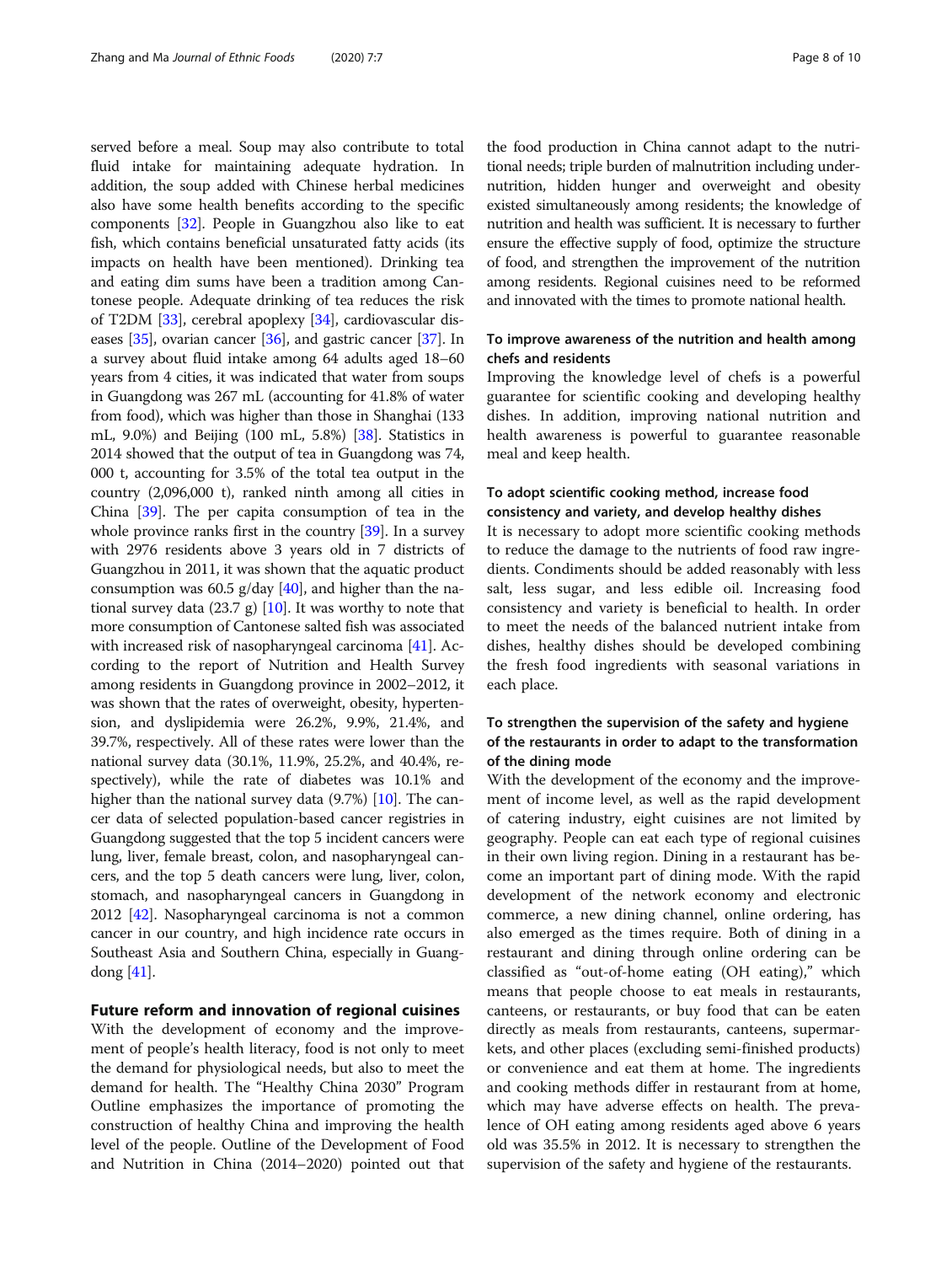### <span id="page-8-0"></span>To further standardize the evaluation criterion of dish

In restaurant, the diet did not meet the balanced diet standard due to excess energy, protein, fat, and salt. Scientific evidences suggested that OH eating was positively associated with overweight and obesity among men adults [[43\]](#page-9-0). There is also high risk of hypertension, high serum cholesterol level, diabetes, and other health hazards among OH eating residents [[44\]](#page-9-0). The evaluation criterion is the key to ensure the health effects of food; thus, it is necessary to further standardize the evaluation criterion of dish.

# Conclusion

Overall, the formation and development of regional cuisines are closely associated with the distribution of physical geography and environment, the development of productivity and economy, cultural environment, and psychological and physiological factors. Due to the different nutritional characteristics of regional cuisines, the health effects may be also different. To promote the health of the nations, regional cuisines should be reformed and innovated scientifically.

#### Acknowledgements

It is not applicable.

#### Authors' contributions

NZ wrote this manuscript. GM revised it. Both authors read and approved the final manuscript.

#### Funding

There is no fund.

#### Availability of data and materials

It is not applicable.

#### Competing interests

The authors declare that they have no competing interests.

#### Received: 6 October 2019 Accepted: 5 January 2020 Published online: 31 January 2020

#### References

- Zhu YX, Huang J, Zhang ZK, Zhang QM, Zhou T, Ahn YY. Geography and similarity of regional cuisines in China. Plos One. 2013;8(11):e79161.
- 2. Lipman J. Chinese geography through Chinese cuisine. Soc Educ. 2010;74: 17–20.
- 3. Zhao WH, You Y, Zhang X, Wang JL, Chen JS. Study on the food consumption pattern of elderly people in four "cuisine" areas of China. J Hygiene Res. 2002;31(1):34–7.
- Song C, Ma GS, Liu AL, Guo HJ, Gong WY, Wu XW, et al. Analysis of consumption of condiments and salty foods among students' parents in Four Cities, China. Chin J Health Educ. 2015;4:348–53.
- Patience S. Understanding the relationship between salt intake and hypertension. Nurs Stand. 2013;27(18):45.
- 6. Yang FX, Hua JJ, Feng F, Yuan P. Study on risk factors of prehypertension among residents over the age of 18 in Wuhou District, Chengdu City. Chin J Dis Control. 2013;17(9):747–51.
- 7. Lecerf JM. Fatty acids and cardiovascular disease. Nutr Rev. 2009;67(5):273– 83.
- Xu XY, Deng Y, Ji K, Chen XF, Zeng J, Yi GH, et al. Health status and epidemiological status of key chronic diseases in Sichuan province. J Dis Surveil. 2017;32(1):6–8.
- 9. Lin SH, Li YH, Leung K, Huang CY, Wang XR. Salt processed food and gastric cancer in a Chinese population. Asian Pac J Cancer Prev. 2014;15(13):5293–8.
- 10. National Health Commission. Report on the status of Chinese residents' nutrition and chronic diseases. Beijing: People's Health Publishing House; 2015.
- 11. Erlich R. Cultural and historical trends and influences of food, nutrition and cuisine on health and development. Asia Pac J Clin Nutr. 2004;13(2):125–30.
- 12. Chinese Nutrition Society. Food and health. Beijing: People's Medical Publishing House; 2016.
- 13. Li D, Premier R, Cuisine: Hangzhou foods and their role in community health and nutrition. Asia Pac J Clin Nutr. 2004;13(2):141.
- 14. Hlebowicz J, Drake I, Bo G, Sonestedt E, Wallström P, Persson M, et al. A high diet quality Is associated with lower incidence of cardiovascular events in the Malmö diet and cancer cohort. Plos One. 2013;8(8):e71095.
- 15. Villegas R, Xiang YB, Elasy T, Li HL, Yang G, Cai H, et al. Fish, shellfish, and long-chain n-3 fatty acid consumption and risk of incident type 2 diabetes in middle-aged Chinese men and women. Am J Clin Nutr. 2011;94(2):543.
- 16. Cléro É, Doyon F, Chungue V, Rachédi F, Boissin JL, Sebbag J, et al. Dietary iodine and thyroid cancer risk in French Polynesia: a case-control study. Thyroid. 2012;22(4):422.
- 17. Raimondi S, Mabrouk JB, Shatenstein B, Maisonneuve P, Ghadirian P. Diet and prostate cancer risk with specific focus on dairy products and dietary calcium: a case-control study. Prostate. 2010;70(10):1054.
- 18. Chang WC. Dietary intake and the risk of hyperuricemia, gout and chronic kidney disease in elderly Taiwanese men. Aging Male. 2011;14(3):195–202.
- 19. Lee HJ, Kim HC, Vitek L, Nam CM. Algae consumption and risk of type 2 diabetes: Korean National Health and Nutrition Examination Survey in 2005. J Nutr Sci Vitaminol. 2010;56(1):13–8.
- 20. Michikawa T, Inoue M, Shimazu T, Sawada N, Iwasaki M, Sasazuki S, et al. Seaweed consumption and the risk of thyroid cancer in women: the Japan Public Health center-based prospective study. Eur J Cancer Prev. 2012;21(3):254.
- 21. Wada K, Nakamura K, Tamai Y, Tsuji M, Sahashi Y, Watanabe K, et al. Seaweed intake and blood pressure levels in healthy pre-school Japanese children. Nutr J. 2011;10(1):83.
- 22. Yu KH, See LC, Huang YC, Yang CH, Sun JH. Dietary factors associated with hyperuricemia in adults. Sem Arthritis Rheum. 2008;37(4):243–50.
- 23. Bendsen NT, Christensen R, Bartels EM, Kok FJ, Sierksma A, Raben A, et al. Is beer consumption related to measures of abdominal and general obesity? A systematic review and meta-analysis. Nutr Rev. 2013;71(2):67.
- 24. Lu ZL, Zhang XF, Li JH, Zhang JY, Zhao WH, Ma JX, et al. Dietary sodium intakes and resources among residents in Shandong province. Chin J Prev Med. 2014;48(1):7–11.
- 25. Zhao XT. Investigation on dietary patterns and physical condition of urban and rural residents in Shandong: Shandong University; 2012.
- 26. Zhang GH, Lu ZL, Guo XL, Chen X, Xu CX, Tang JL, et al. Cross-sectional survey on drinking among residents aged 18 and older in Shandong province during 2013. Chin J Prev Med. 2017;51(5):450–2.
- 27. Zhang YC. Study on epidemic trend of chronic diseases and its risk factors in Shandong from 2004 to 2013: Shandong University; 2015.
- 28. Yan SL, Zhao SH, Li CG, Wang YG, Wang P, Wang ZC, et al. A five years follow up study on patients with gout and hyperuricemia. Chin J Endocrinol Metabol. 2011;27(7):548–52.
- 29. Cao LJ, Lin HY, Zhou J, Chen HY, Li YY, Wang Z. Prevalence and risk factors of hyperuricemia in Shandong Province. J Military Med. 2014;11:897–900.
- 30. Liu H, Zhang XM, Wang YL, Liu BC. Prevalence of hyperuricemia among Chinese adults: a national cross-sectional survey using multistage, stratified sampling. J Nephrol. 2014;27(6):653–8.
- 31. Yan SL, Wang YG, Wang F, Zhao SH, Yu XL. Relationship between iodine in urine and Graves disease along coastal district in Shandong. Chin J Endemiol. 2004;23(3):245–7.
- 32. Deng WX, Zhu JP, Xiao ZW, Zhang SH, Xie MZ. On development suggestions and current situation of medicined diet soup or decoction. J Tradit Chin Med Univ Hunan. 2015;35(12):23–6.
- 33. Zheng XX, Xu YL, Li SH, Hui R, Wu YJ, Huang XH. Effects of green tea catechins with or without caffeine on glycemic control in adults: a metaanalysis of randomized controlled trials. Am J Clin Nutr. 2013;97(4):750–62.
- 34. Arab L, Liu W, Elashoff D. Green and black tea consumption and risk of stroke: a meta-analysis. Stroke. 2009;40(5):1786.
- 35. Hartley L, Flowers N, Holmes J. Green and black tea for the primary prevention of cardiovascular disease. Cochrane Database Syst Rev. 2013;6(6): CD009934.